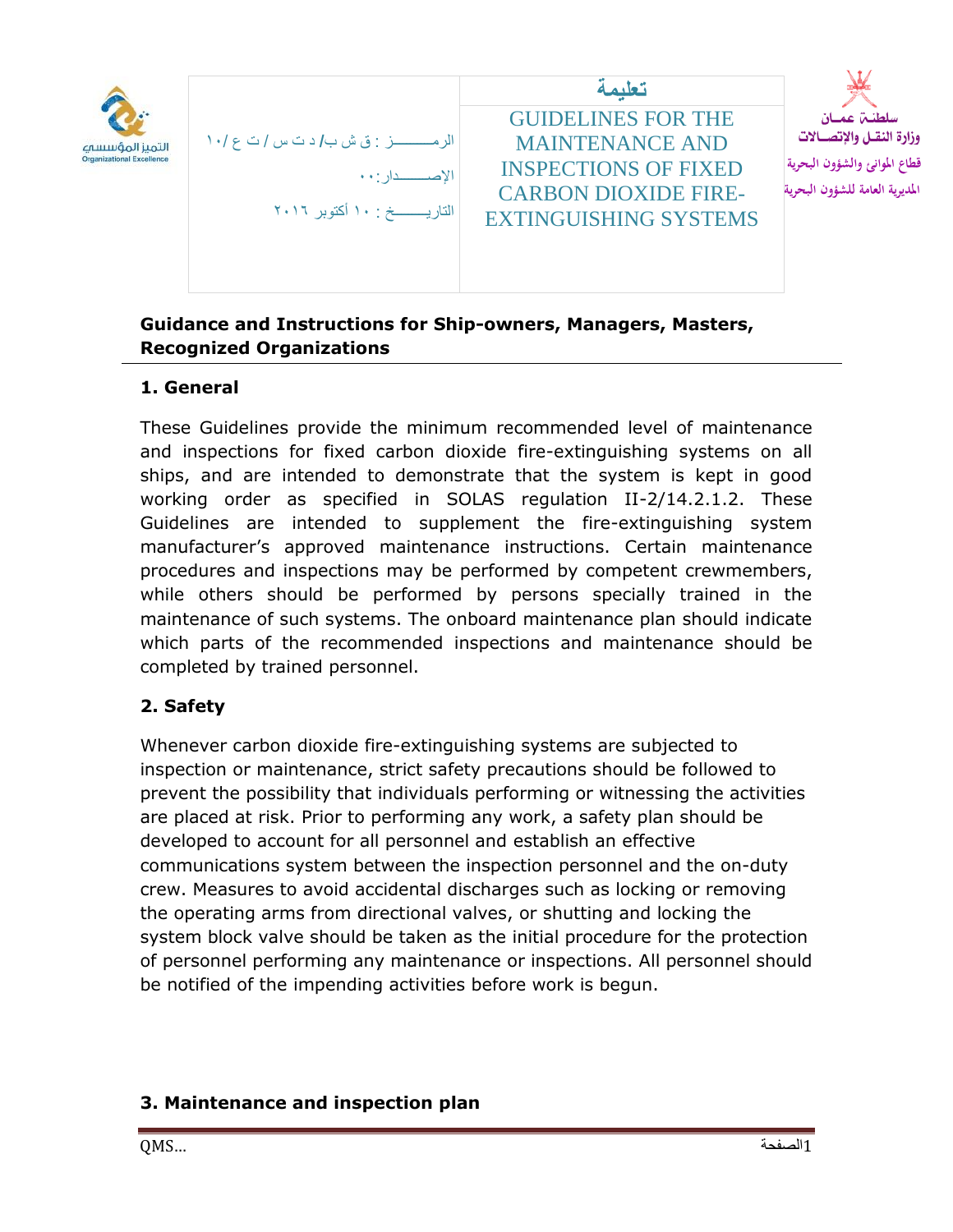| التميز المؤسسيه<br><b>Organizational Excellence</b> | الإصـــــــدار : • •               | تعليمة<br><b>GUIDELINES FOR THE</b><br><b>MAINTENANCE AND</b><br><b>INSPECTIONS OF FIXED</b><br><b>CARBON DIOXIDE FIRE-</b> | سلطنت عمسان<br>وزارة النقـل والإتصــالات<br>قطاع الموانئ والشؤون البحرية<br>المديرية العامة للشؤون البحرية |
|-----------------------------------------------------|------------------------------------|-----------------------------------------------------------------------------------------------------------------------------|------------------------------------------------------------------------------------------------------------|
|                                                     | التاريــــــــــخ : ١٠ أكتوبر ٢٠١٦ | <b>EXTINGUISHING SYSTEMS</b>                                                                                                |                                                                                                            |

Fixed carbon dioxide fire-extinguishing systems should be kept in good working order and readily available for immediate use. Maintenance and inspections should be carried out in accordance with the ship's maintenance plan having due regard to ensuring the reliability of the system. The onboard maintenance plan should be included in the ship's safety management system and should be based on the system manufacturer's recommendations including:

- .1 maintenance and inspection procedures and instructions;
- .2 required schedules for periodic maintenance and inspections;
- .3 listing of recommended spare parts; and

.4 records of inspections and maintenance, including corrective actions taken to maintain the system in operable condition.

## **4. Monthly inspections**

4.1 At least every 30 days a general visual inspection should be made of the overall system condition for obvious signs of damage, and should include verification that:

.1 all stop valves are in the closed position;

.2 all releasing controls are in the proper position and readily accessible for immediate use;

.3 all discharge piping and pneumatic tubing is intact and has not been damaged;

- .4 all high pressure cylinders are in place and properly secured; and
- .5 the alarm devices are in place and do not appear damaged.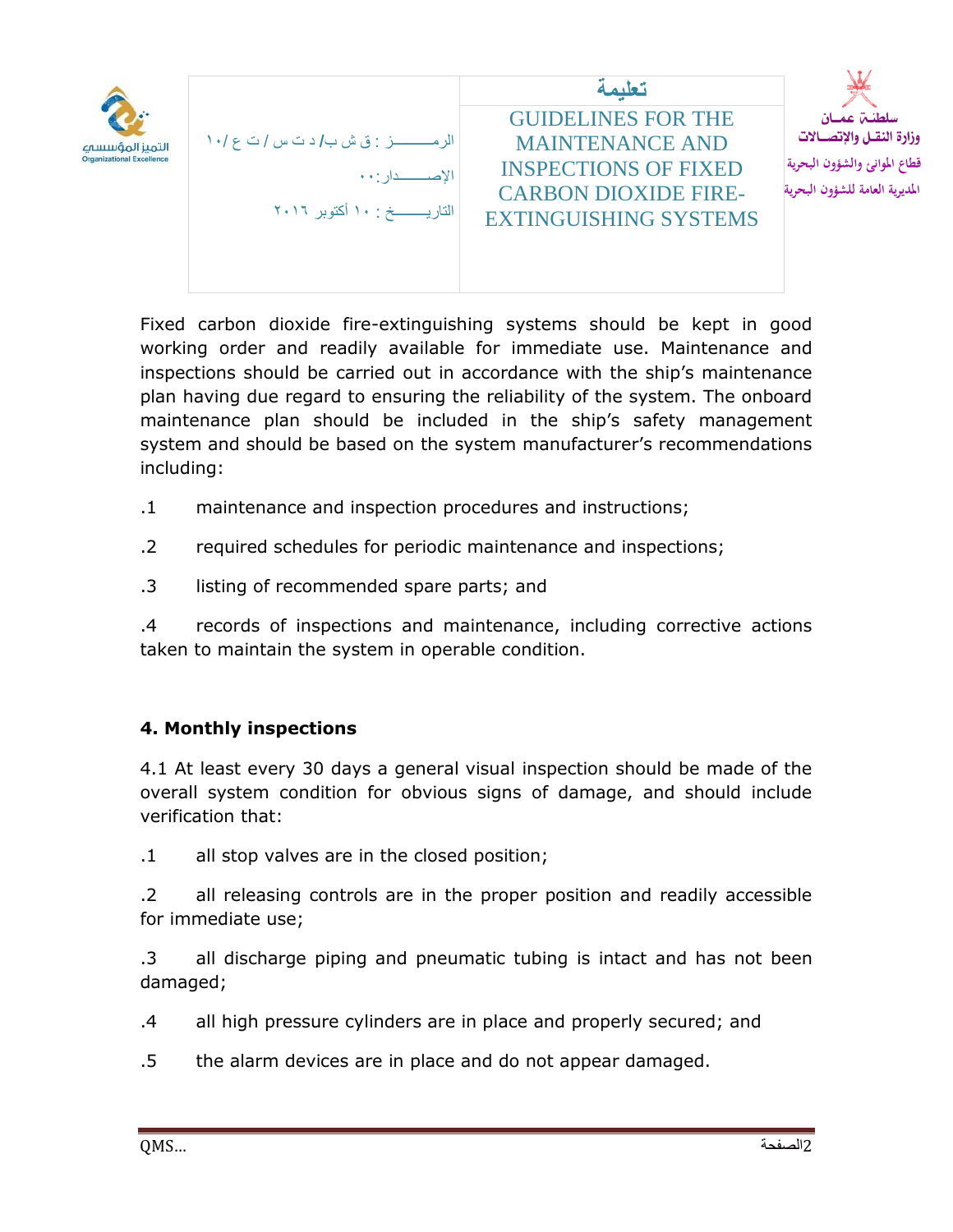



4.2 In addition, on low pressure systems the inspections should verify that:

.1the pressure gauge is reading in the normal range;

.2the liquid level indicator is reading within the proper level;

.3 the manually operated storage tank main service valve is secured in the open position; and

.4the vapour supply line valve is secured in the open position.

# **5 Annual inspections**

The following minimum level of maintenance and inspections should be carried out in accordance with the system manufacturer's instructions and safety precautions:

.1 the boundaries of the protected space should be visually inspected to confirm that no modifications have been made to the enclosure that have created uncloseable openings that would render the system ineffective;

.2 all storage containers should be visually inspected for any signs of damage, rust or loose mounting hardware. Cylinders that are leaking, corroded, dented or bulging should be hydrostatically retested or replaced;

.3 system piping should be visually inspected to check for damage, loose supports and corrosion. Nozzles should be inspected to ensure they have not been obstructed by the storage of spare parts or a new installation of structure or machinery;

.4 the manifold should be inspected to verify that all flexible discharge hoses and fittings are properly tightened; and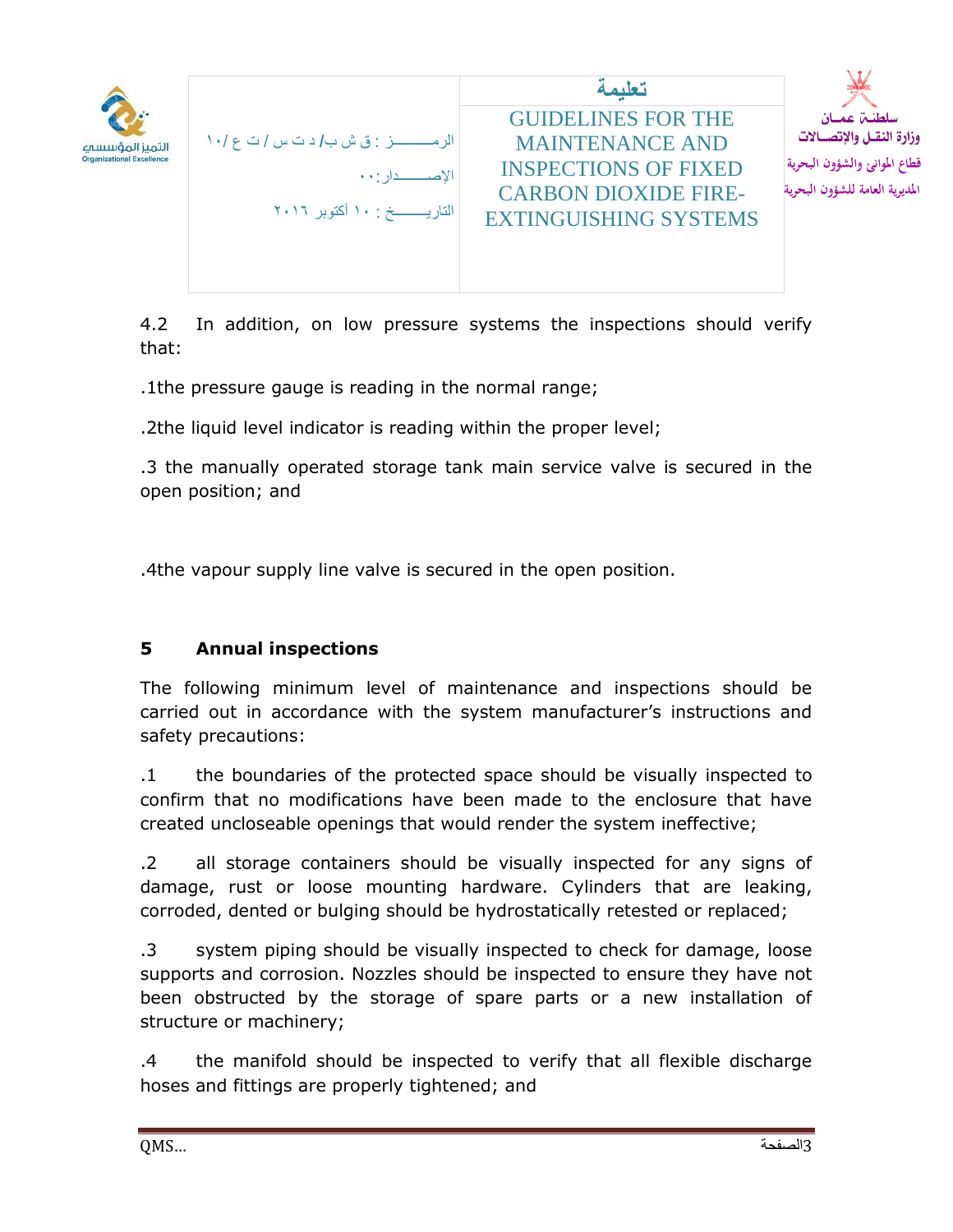| التميز المؤسسه<br><b>Organizational Excellence</b> | الاصيصدار : ۱۰<br>التاريــــــــــخ : ١٠ أكتوبر ٢٠١٦ | تعليمة<br><b>GUIDELINES FOR THE</b><br><b>MAINTENANCE AND</b><br><b>INSPECTIONS OF FIXED</b><br><b>CARBON DIOXIDE FIRE-</b><br><b>EXTINGUISHING SYSTEMS</b> | سلطنت عمان<br>وزارة النقـل والإتصــالات<br>قطاع الموانئ والشؤون البحرية<br>المديرية العامة للشؤون البحرية |
|----------------------------------------------------|------------------------------------------------------|-------------------------------------------------------------------------------------------------------------------------------------------------------------|-----------------------------------------------------------------------------------------------------------|
|                                                    |                                                      |                                                                                                                                                             |                                                                                                           |

.5 all entrance doors to the protected space should close properly and should have warning signs, which indicate that the space is protected by a fixed carbon dioxide system and that personnel should evacuate immediately if the alarms sound. All remote releasing controls should be checked for clear operating instructions and indication as to the space served.

## **6 Minimum recommended maintenance**

6.1 At least biennially (intervals of 2 years  $\pm$  3 months) in passenger ships or at each intermediate, periodical or renewal survey\* in cargo ships, the following maintenance should be carried out (to assist in carrying out the recommended maintenance, examples of service charts are set out in the appendix):

.1 all high pressure cylinders and pilot cylinders should be weighed or have their contents verified by other reliable means to confirm that the available charge in each is above 90% of the nominal charge. Cylinders containing less than 90% of the nominal charge should be refilled. The liquid level of low pressure storage tanks should be checked to verify that the required amount of carbon dioxide to protect the largest hazard is available;

.2 the hydrostatic test date of all storage containers should be checked. High pressure cylinders should be subjected to periodical tests at intervals not exceeding 10 years. At the 10 -year inspection, at least 10% of the total number provided should be subjected to an internal inspection and hydrostatic test\*\*. If one or more cylinders fail, a total of 50% of the onboard cylinders should be tested. If further cylinders fail, all cylinders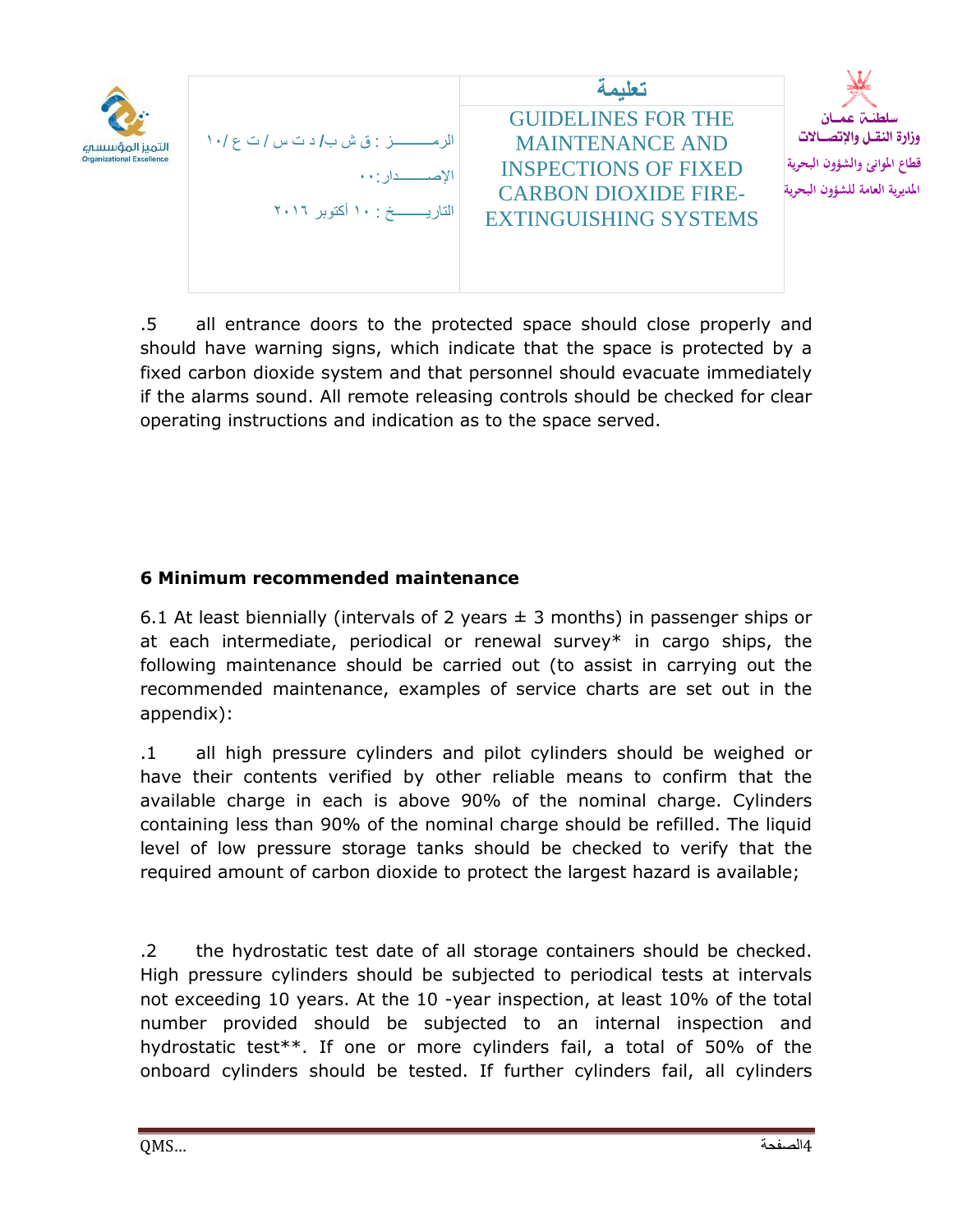| التميز المؤسسه<br><b>Organizational Excellence</b> | الإصطبار :٠٠<br>التاريـــــــــخ : ١٠ أكتوبر ٢٠١٦ | تعلىمة<br><b>GUIDELINES FOR THE</b><br><b>MAINTENANCE AND</b><br><b>INSPECTIONS OF FIXED</b><br><b>CARBON DIOXIDE FIRE-</b><br><b>EXTINGUISHING SYSTEMS</b> | سلطنت عمسان<br>وزارة النقـل والإتصــالات<br>قطاع الموانئ والشؤون البحرية<br>المديرية العامة للشؤون البحرية |
|----------------------------------------------------|---------------------------------------------------|-------------------------------------------------------------------------------------------------------------------------------------------------------------|------------------------------------------------------------------------------------------------------------|
|                                                    |                                                   |                                                                                                                                                             |                                                                                                            |

should be tested. Flexible hoses should be replaced at the intervals recommended by the manufacturer and not exceeding every 10 years; and

.3 the discharge piping and nozzles should be tested to verify that they are not blocked. The test should be performed by isolating the discharge piping from the system and flowing dry air or nitrogen from test cylinders or suitable means through the piping.

6.2 At least biennially (intervals of 2 years  $\pm$  3 months) in passenger ships or at each renewal survey\* in cargo ships, the following maintenance should be carried out by service technicians/specialists trained to standards accepted by the Administration:

.1 where possible, all activating heads should be removed from the cylinder valves and tested for correct functioning by applying full working pressure through the pilot lines.

In cases where this is not possible, pilot lines should be disconnected from the cylinder valves and blanked off or connected together and tested with full working pressure from the release station and checked for leakage.

In both cases this should be carried out from one or more release stations when installed.

If manual pull cables operate the remote release controls, they should be checked to verify the cables and corner pulleys are in good condition and freely move and do not require an excessive amount of travel to activate the system;

.2 all cable components should be cleaned and adjusted as necessary, and the cable connectors should be properly tightened. If the remote release controls are operated by pneumatic pressure, the tubing should be checked for leakage, and the proper charge of the remote releasing station pilot gas cylinders should be verified. All controls and warning devices should function normally, and the time delay, if fitted should prevent the discharge of gas for the required time period; and